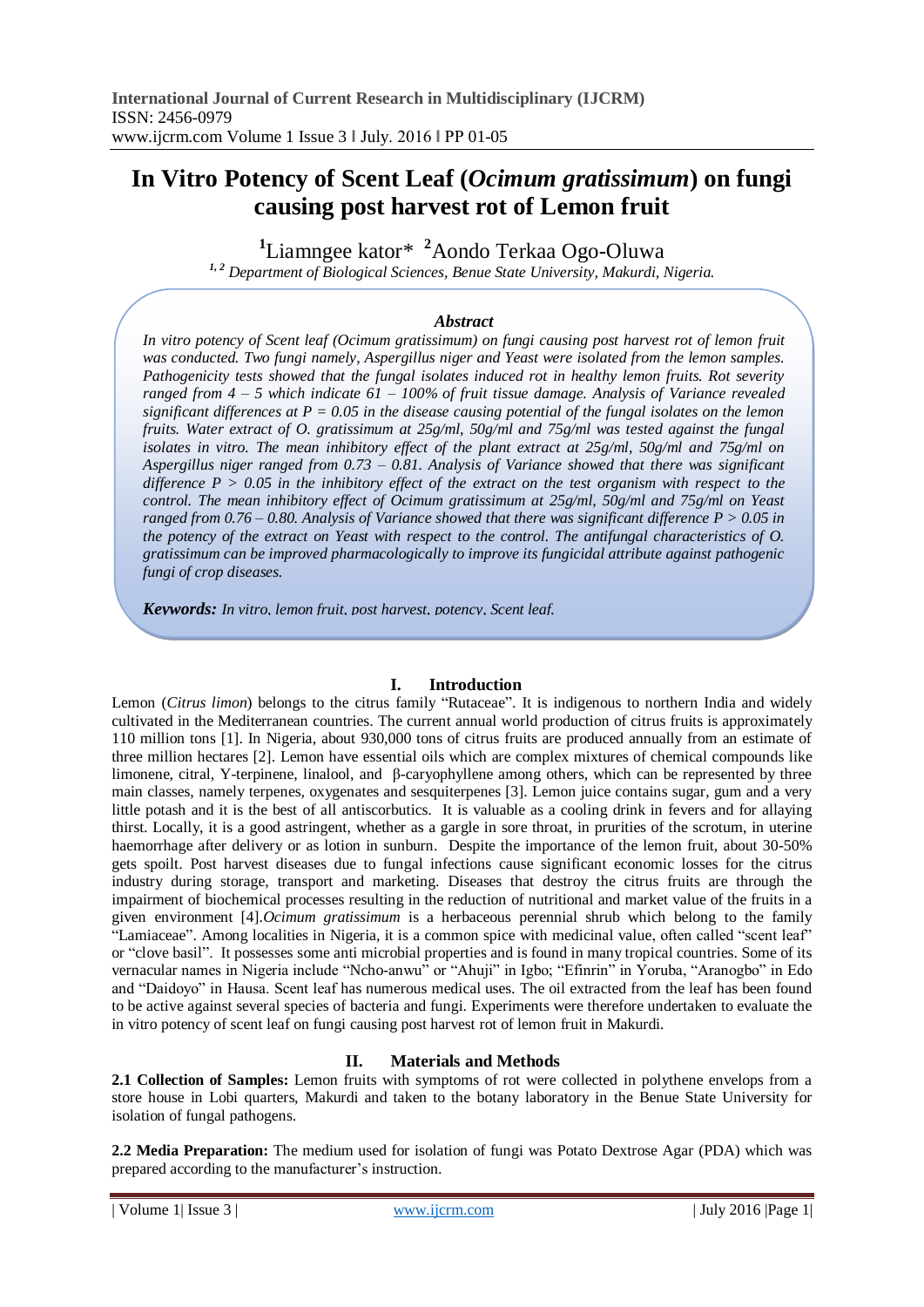**2.3 Isolation of Fungi:** Small sizes were cut from lemon fruits infected with rot and surface sterilized by dipping in 1% sodium hypochlorite (NaOCl) solution for one minute. They were removed and rinsed in several changes of sterile distilled water then placed on sterile paper towels to dry. They were then placed on solidified Potato Dextrose Agar medium. Three replicates were made for each sample. The inoculated plates were incubated at  $25 - 30^{\circ}\text{C}$  and observations were made for microbial growth. After 6 - 7 days of growth, sub culturing was done to obtain pure cultures of the isolates.

**2.4 Identification of Fungi:** Identification was done microscopically and macroscopically. Colony characteristics such as appearance, change in medium colour and growth rate were observed. Shape of the conidia and conidiophores were taken note of. These features were matched with standards in [5].

**2.5 Pathogenicity Test:** Mycelia plugs of the fungal isolates from 5 day old cultures were used to inoculate four lemon fruits per pathogen. On appearance of symptoms, the tissues at the margin of the healthy and diseased parts were excised, sterilised and placed onto Potato Dextrose Agar (PDA) and incubated at  $25 - 30^{\circ}$ C for  $5 - 7$ days. At the end of this period, morphological characteristics and growth patterns observed in each case were compared with the ones of the original isolates. One lemon fruit each was used for each fungal isolate replicated four times and arranged in completely randomized design. Controls were lemon fruits inoculated with sterile PDA only. After 8-14 days of post inoculation, rot severity index was assessed on a scale of 0 -5 where 0- no disease manifestation, 1 – 1 - 20%rot, 2 – 21 - 40% rot, 3 – 41 - 60% rot, 4 – 61 - 80%rot, 5 - 81-100% rot.

**2.6 Collection of Plant Material:** Fresh leaves of scent leaf (*Ocimum gratissimum) were* collected in polythene bags and transported to the botany laboratory of the Benue state University for preparation of the extract.

**2.7 Preparation of Extracts:** Water extracts of *Ocimum gratissimum* was prepared. The leaves were washed under running tap water and soaked in 1% of sodium hypochloride chloride for 30 seconds. They were rinsed in sterile distilled water and air dried at room temperature. 35g of the fresh leaves of *Ocimum gratissimum* was weighed for water extraction. The leaves were ground using mortar and pestle after which the macerate was transferred into a beaker containing 100ml of sterile distilled water.

**2.8 Concentration of Crude Extracts:** Serial dilutions of the crude extract were prepared to give different concentrations of 25g/ml, 50g/ml and 75g/ml.

**2.9 Susceptibility Test:** 2mls of the extract concentration was dispensed in Petri dishes after which 15 - 20mls of molten PDA was added. The Agar-extract mixture was swirled gently on the work bench to ensure even dispersion of the extracts and allowed to solidify. 4mm diameter of mycelia obtained from the edge of a five day old culture of each test fungi was inoculated centrally into the medium. Four replicates were used for each fungal isolate. Controls were Petri plates with the organism with no botanical extract. The Petri dishes were arranged in completely randomized design  $&$  incubated at 27- 30°C for 5 - 7 days. Inhibition for fungal growth was calculated using the formula:<br> $K1 - K2$ 

# $\mathbf{x}$  100

 $K1$ Where  $K_1$ -growth of the pathogen in control  $K_2$ -growth of the pathogen with treatment

**3.1 Fungi Isolated From Lemon Samples**

**2.10 Data Analysis:** Data obtained was analylized using Analysis of Variance (ANOVA) and the Fishers Least Significant Difference was used to separate the means at 5% level of significance.

# **III. Results**

A total of two fungi where isolated from the samples. They are *Aspergillus niger* and Yeast as shown in table 1.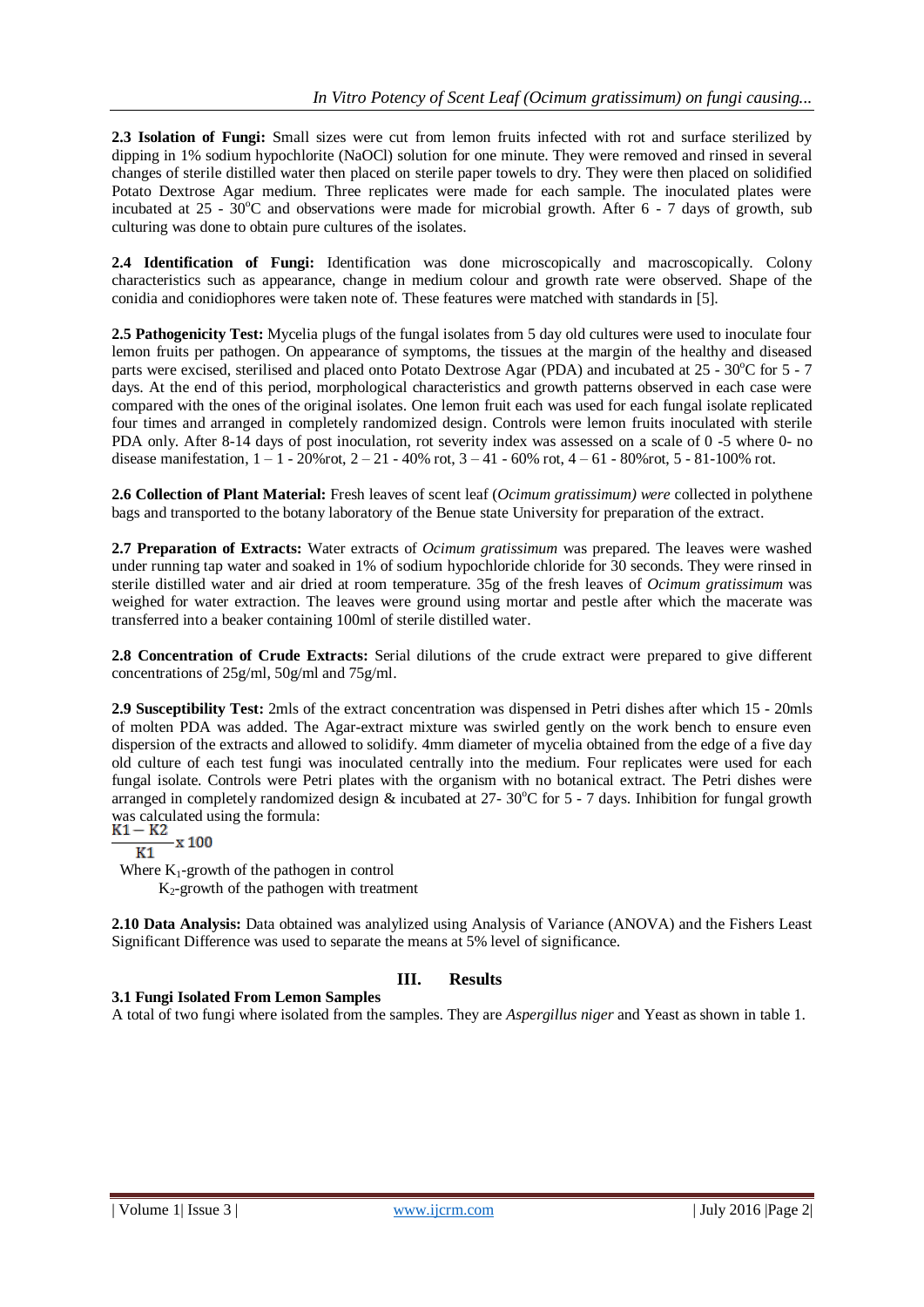| <b>Macro/Microscopic</b><br>appearance                                                                                                                                                | <b>Appearance on PDA</b> |  | <b>Probable</b><br>organism |  |
|---------------------------------------------------------------------------------------------------------------------------------------------------------------------------------------|--------------------------|--|-----------------------------|--|
| Colony grows fast<br>consisting of a compact<br>white to yellow mycelium,<br>which bears abundant erect<br>conidia structure.<br>Two series of conidia<br>bearing cells are produced. |                          |  | Aspergillus niger           |  |
| Colony is fast growing in<br>shades of green with white<br>margin. A germ tube<br>protrusion growing out of<br>the yeast cell is seen                                                 |                          |  | Yeast                       |  |

#### **Table 1: Characterization of fungi isolates from lemon samples**

**3.2 Pathogenicity Test:** The Pathogenicity test showed that the fungal isolates induced rot in healthy lemon fruits after 8 - 14 days of inoculation. Rot severity ranged from  $4 - 5$  which indicated  $61 - 100\%$  of fruit rot as shown in table 2. Analysis of Variance revealed a significant difference in the disease causing potential of the fungi isolates on healthy lemon fruits with respect to their controls as shown in table 3.

#### **Table 2: Pathogenicity of fungal isolates on healthy lemon fruits**

| <b>Fungal Isolates/ Replicates</b> |  |  | v |
|------------------------------------|--|--|---|
| Aspergillus niger                  |  |  |   |
| Yeast                              |  |  |   |

### **Key**

C – Control,  $R_1 - R_4$  – Replicate 1 - 4

#### **Severity Scale**

 $0 - No$  infection  $1 - 1 - 20\%$  rot  $2 - 21 - 40\%$  rot  $3 - 41 - 60\%$  rot  $4 - 61 - 80\%$  rot  $5 - 81 - 100\%$  rot

#### **Table 3: Analysis of Variance in the Pathogenicity of fungal isolates on lemon fruit**

| <b>Replicates/Fungal Isolates</b> | Aspergillus niger            | Yeast                      |
|-----------------------------------|------------------------------|----------------------------|
| $R_1$                             | $5.00 \pm 0.00$ <sup>b</sup> | $5.00 \pm 0.00^{\rm b}$    |
| $R_2$                             | $4.50 \pm 0.50^{\rm b}$      | $4.50\pm0.50^{\mathrm{b}}$ |
| $R_3$                             | $5.00 \pm 0.00^{\rm b}$      | $5.00 \pm 0.00^{\rm b}$    |
| $R_4$                             | $4.50 \pm 0.00^{\rm b}$      | $4.50 \pm 0.00^{\rm b}$    |
| Control                           | $0.00 \pm 0.00^a$            | $0.00 \pm 0.00^a$          |
| LSD(0.05)                         | 1.14                         | 1.14                       |

**Footnote**: Means tagged with different alphabets are significant at P=0.05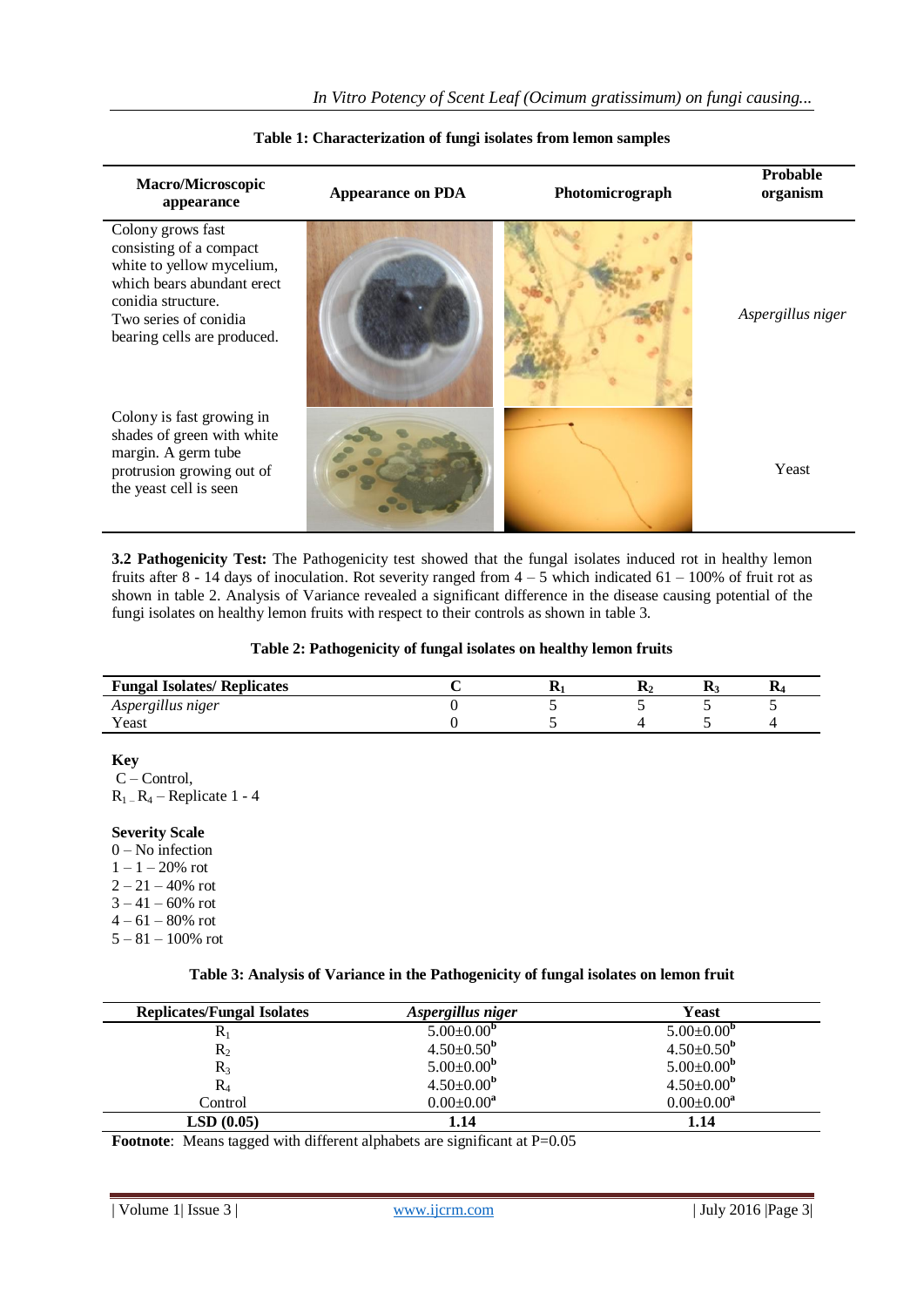**3.3 Mean Inhibitory Effect of** *O. gratissimum* **on** *Aspergillus niger* **on Day Four:** The highest mean inhibitory effect was observed at 75g/ml (0.73cm) and the least significant inhibitory effect was observed at 50g/ml (0.81cm) while 25g/ml had a mean inhibitory effect of 0.76cm with respect to their control as shown in table 4.

| <b>Concentration (g/ml) /Test Organism</b> | Aspergillus niger |  |  |
|--------------------------------------------|-------------------|--|--|
| 25g/ml                                     | $0.76 \pm 0.10^a$ |  |  |
| 50g/ml                                     | $0.81 \pm 0.00^a$ |  |  |
| $75$ g/ml                                  | $0.73 \pm 0.02^a$ |  |  |
| Control                                    | $5.27 \pm 1.10^b$ |  |  |
| LSD(0.05)                                  | 1.70              |  |  |

| Table 4: Mean inhibitory effect of O. gratissimum on Aspergillus niger on Day four. |  |  |  |
|-------------------------------------------------------------------------------------|--|--|--|
|                                                                                     |  |  |  |

**Footnote:** Means tagged with different alphabets are significant at P=0.05

**3.4 Mean Inhibitory Effect of** *O. gratissimum* **on Yeast on Day Four:** The highest mean inhibitory effect was observed at 75g/ml (0.76cm) and the least significant inhibitory effect was observed at 50g/ml (0.80cm) while 25g/ml had a significant inhibitory effect of (0.79cm) with respect to their controls as shown in table 5.

### **Table 5: Mean inhibitory effect of Scent leaf on Yeast at day 4.**

| Concentration g/ml/ Test organism | Yeast                   |
|-----------------------------------|-------------------------|
| 25g/ml                            | $0.79 \pm 0.30^a$       |
| 50g/ml                            | $0.80 \pm 0.00^a$       |
| 75g/ml                            | $0.76 \pm 0.90^a$       |
| Control                           | $4.67 \pm 0.93^{\rm b}$ |
| LSD(0.05)                         | 1.26                    |

**Footnote:** Means tagged with different alphabets are significant at P=0.05

## **IV. Discussion**

This study revealed that two fungi namely *Aspergillus niger* and Yeast are associated with the post harvest rot of lemon fruits during storage. *Aspergillus niger* is a wound invading pathogen that causes decay on stored citrus fruits damaged by insects, animals, splits and mechanical harvesting. The occurrence of these organisms may be attributed to their ability to produce resistant spores from the field as reported by [6]. *Aspergillus* species have also been implicated in the spoilage of fruits and Vegetables in Nigeria [7]. Yeast grows typically on moist environments where there is plenty supply of soluble nutrients such as sugars and amino acids. For this reason they are common on leaf and fruit surfaces and in various types of food. This study has shown that *Aspergillus niger* and Yeast associated with post harvest decay of lemon fruit were inhibited by the water extracts of *O. gratissimum* at all concentrations. This agrees with the work of [8] who reported the inhibitory action of plant products on the mycelia and spore germination of other fungi. [9] reported that leaf extracts of *O. gratissimum* effectively protected maize seeds from infection against *Fusarium moniliforme.* Also, [10] reported the fungitoxic effects of extracts of *O. gratissimum* to completely inhibit the conidia germination of *Mycosphaerella fijiensis* and sigatoka disease of banana. Crude extracts of *O. gratissimum* effectively exhibited antifungal activity on *Cercospora arachidicola,* which causes leaf spot on groundnut [11].The antifungal potency shown by *O. gratissimum* on the fungal isolates could be due to the presence of active bioactive compounds such as tannins, polyphenols and saponins present in the extract.

### **V. Conclusion**

The antifungal characteristics of *O. gratissimum* can be pharmacologically improved upon to boost its fungicidal attribute for the control of post harvest rot caused by pathogenic fungi of crop diseases.

#### **References**

- [1] C.W. John, Plant Diseases,plant pathology (McGraw Hill, USA 1969) 634 635.
- [2]Food and Agricultural Organization, "FAOSTA" Agricultural Data of world citrus area harvested and production statistics (2004) 42 -64.
- [3] S. Benvenuti, F. Pellati, M. Melagri and D. Bertellic, polyphenols, anthocyanins, ascorbic acid and radical scavenging activing of Rubus, Ribes and Aronia, *journal of food science, 69*, 2004, 164 -169.
- [4] F.N. Nnadi and F.N. Madubuike, *Introductory Agriculture for university and college* (Egbeoba Association 2000).
- [5] H.L. Barnett and B.H. Barry, *Illustrated genera of imperfecti fungi* (burges pub. Co.1972).

| Volume 1| Issue 3 | www.ijcrm.com | July 2016 |Page 4|